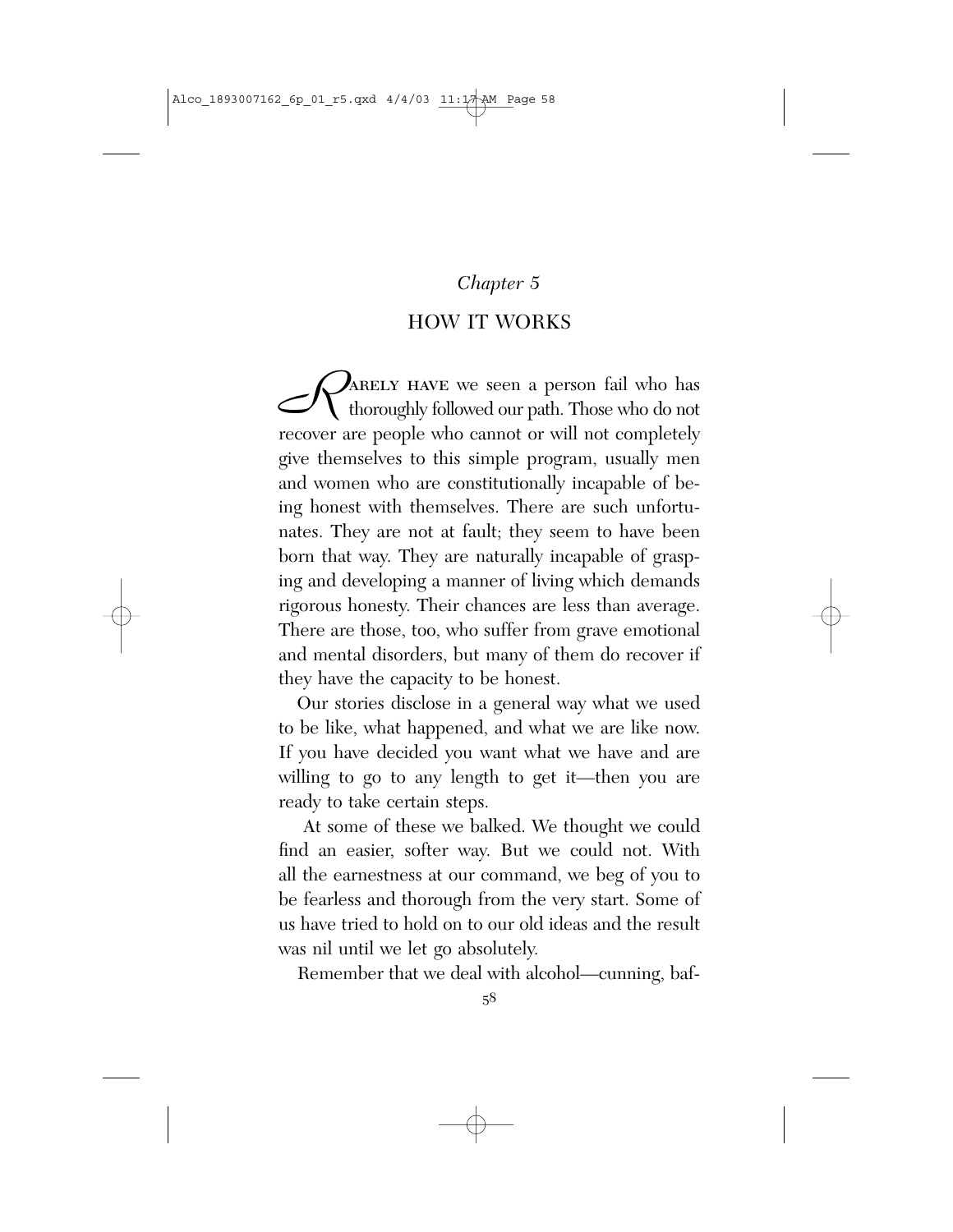fling, powerful! Without help it is too much for us. But there is One who has all power—that One is God. May you find Him now!

Half measures availed us nothing. We stood at the turning point. We asked His protection and care with complete abandon.

Here are the steps we took, which are suggested as a program of recovery:

- 1. We admitted we were powerless over alcohol that our lives had become unmanageable.
- 2. Came to believe that a Power greater than ourselves could restore us to sanity.
- 3. Made a decision to turn our will and our lives over to the care of God *as we understood Him*.
- 4. Made a searching and fearless moral inventory of ourselves.
- 5. Admitted to God, to ourselves, and to another human being the exact nature of our wrongs.
- 6. Were entirely ready to have God remove all these defects of character.
- 7. Humbly asked Him to remove our shortcomings.
- 8. Made a list of all persons we had harmed, and became willing to make amends to them all.
- 9. Made direct amends to such people wherever possible, except when to do so would injure them or others.
- 10. Continued to take personal inventory and when we were wrong promptly admitted it.
- 11. Sought through prayer and meditation to improve our conscious contact with God *as we understood Him*, praying only for knowledge of His will for us and the power to carry that out.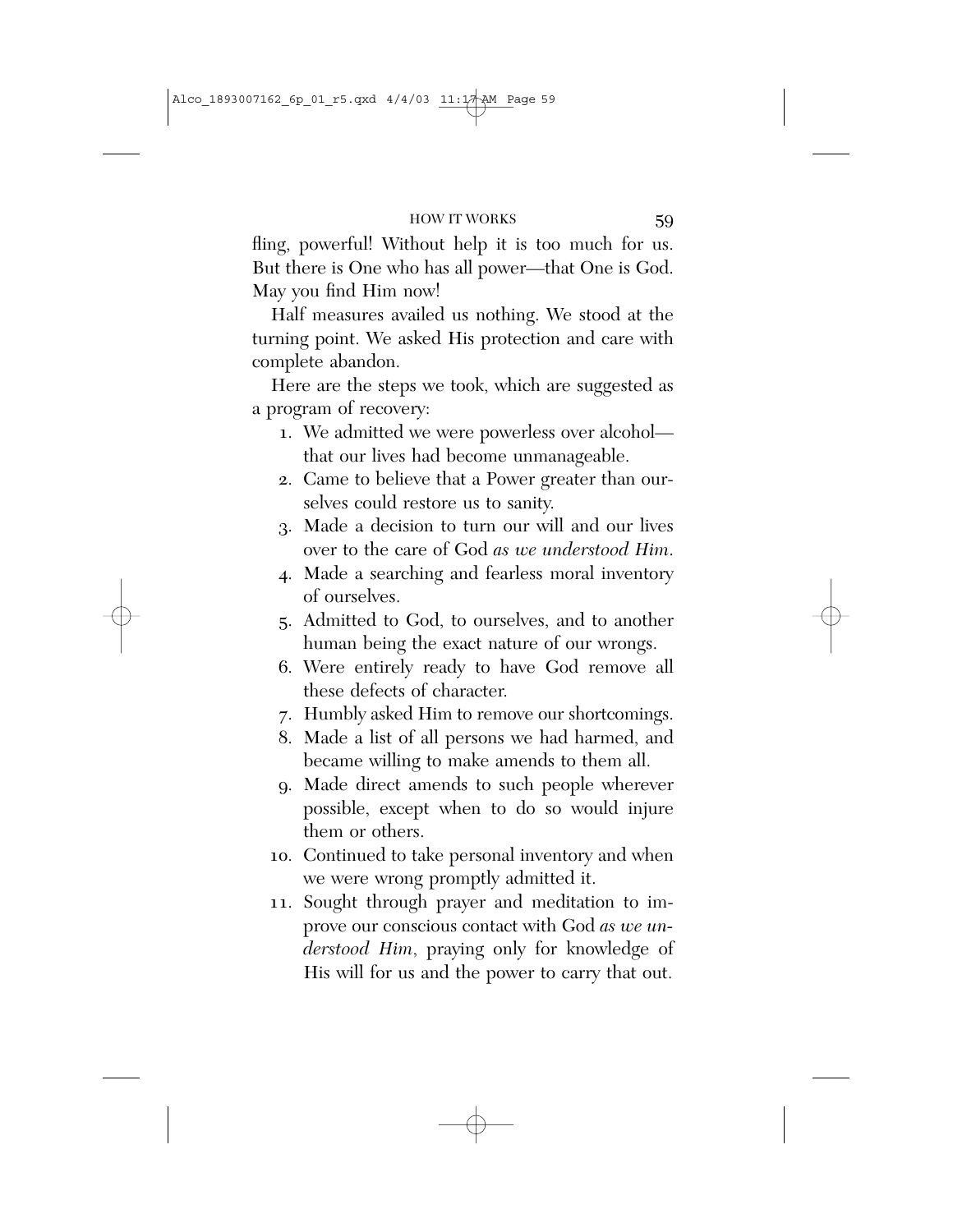12. Having had a spiritual awakening as the result of these steps, we tried to carry this message to alcoholics, and to practice these principles in all our affairs.

Many of us exclaimed, "What an order! I can't go through with it.'' Do not be discouraged. No one among us has been able to maintain anything like perfect adherence to these principles. We are not saints. The point is, that we are willing to grow along spiritual lines. The principles we have set down are guides to progress. We claim spiritual progress rather than spiritual perfection.

Our description of the alcoholic, the chapter to the agnostic, and our personal adventures before and after make clear three pertinent ideas:

- (a) That we were alcoholic and could not manage our own lives.
- (b) That probably no human power could have relieved our alcoholism.
- (c) That God could and would if He were sought.

Being convinced, *we were at Step Three,* which is that we decided to turn our will and our life over to God as we understood Him. Just what do we mean by that, and just what do we do?

The first requirement is that we be convinced that any life run on self-will can hardly be a success. On that basis we are almost always in collision with something or somebody, even though our motives are good. Most people try to live by self-propulsion. Each person is like an actor who wants to run the whole show; is forever trying to arrange the lights, the ballet, the scenery and the rest of the players in his own way. If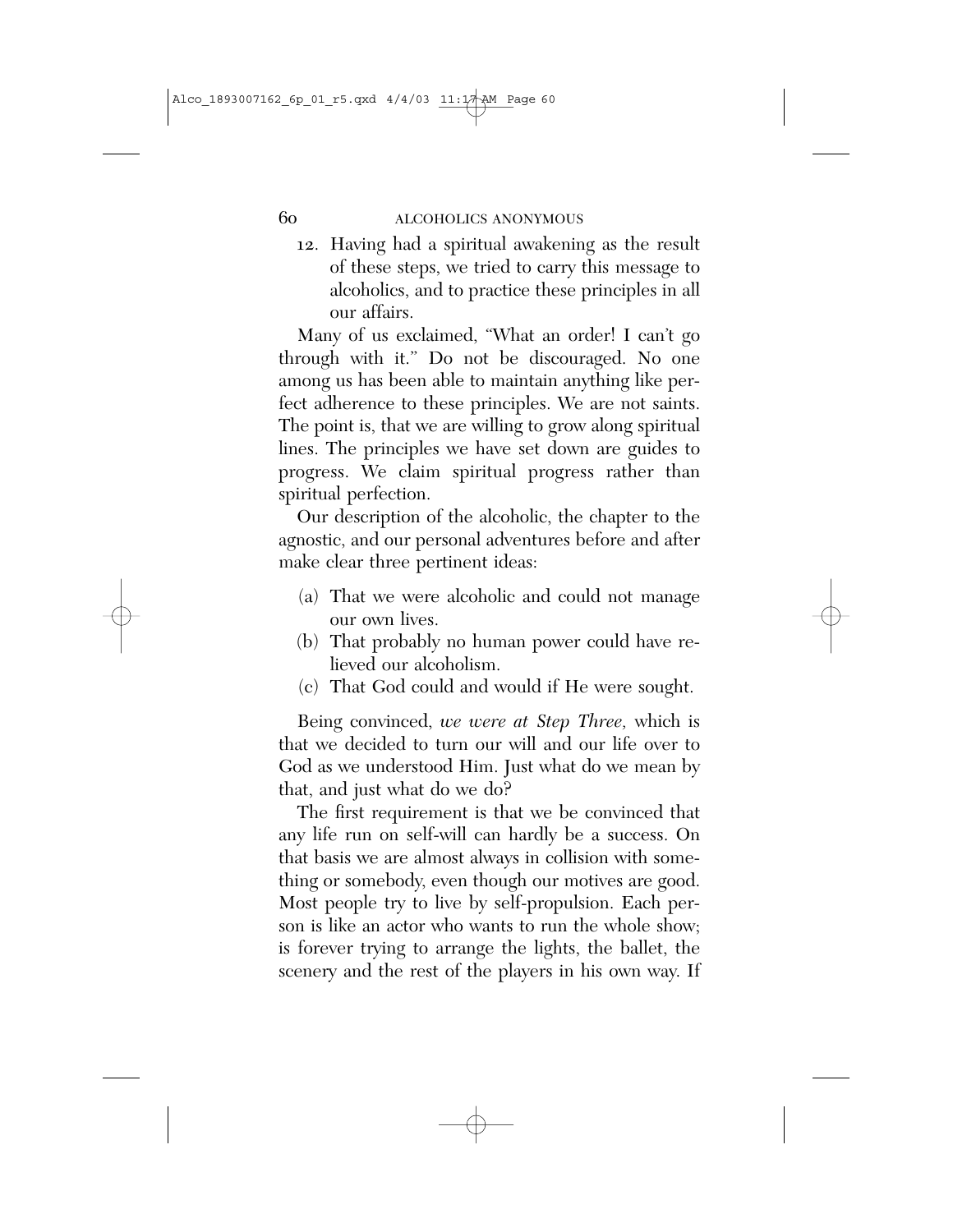his arrangements would only stay put, if only people would do as he wished, the show would be great. Everybody, including himself, would be pleased. Life would be wonderful. In trying to make these arrangements our actor may sometimes be quite virtuous. He may be kind, considerate, patient, generous; even modest and self-sacrificing. On the other hand, he may be mean, egotistical, selfish and dishonest. But, as with most humans, he is more likely to have varied traits.

What usually happens? The show doesn't come off very well. He begins to think life doesn't treat him right. He decides to exert himself more. He becomes, on the next occasion, still more demanding or gracious, as the case may be. Still the play does not suit him. Admitting he may be somewhat at fault, he is sure that other people are more to blame. He becomes angry, indignant, self-pitying. What is his basic trouble? Is he not really a self-seeker even when trying to be kind? Is he not a victim of the delusion that he can wrest satisfaction and happiness out of this world if he only manages well? Is it not evident to all the rest of the players that these are the things he wants? And do not his actions make each of them wish to retaliate, snatching all they can get out of the show? Is he not, even in his best moments, a producer of confusion rather than harmony?

Our actor is self-centered—ego-centric, as people like to call it nowadays. He is like the retired business man who lolls in the Florida sunshine in the winter complaining of the sad state of the nation; the minister who sighs over the sins of the twentieth century; politicians and reformers who are sure all would be Utopia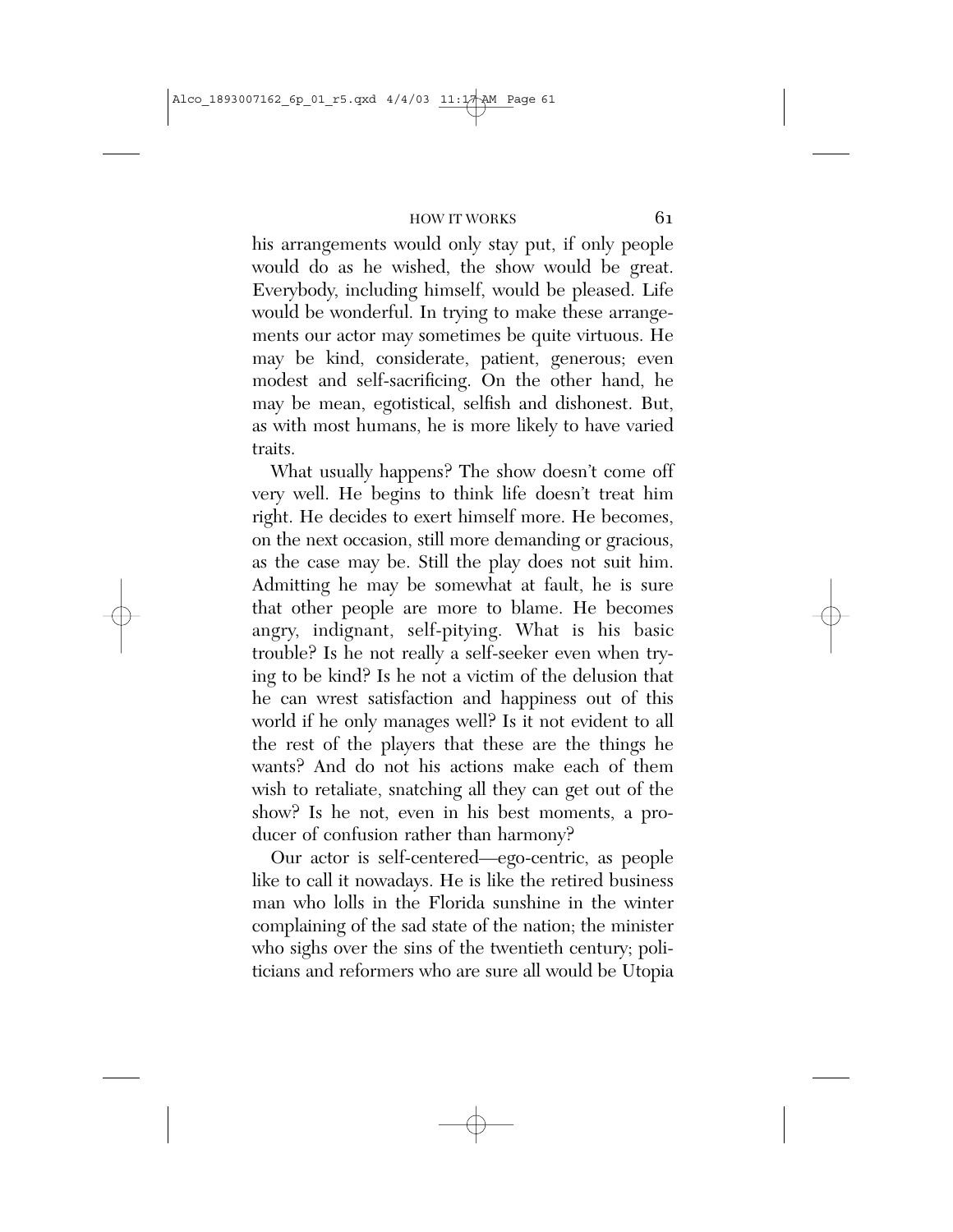if the rest of the world would only behave; the outlaw safe cracker who thinks society has wronged him; and the alcoholic who has lost all and is locked up. Whatever our protestations, are not most of us concerned with ourselves, our resentments, or our self-pity?

Selfishness—self-centeredness! That, we think, is the root of our troubles. Driven by a hundred forms of fear, self-delusion, self-seeking, and self-pity, we step on the toes of our fellows and they retaliate. Sometimes they hurt us, seemingly without provocation, but we invariably find that at some time in the past we have made decisions based on self which later placed us in a position to be hurt.

So our troubles, we think, are basically of our own making. They arise out of ourselves, and the alcoholic is an extreme example of self-will run riot, though he usually doesn't think so. Above everything, we alcoholics must be rid of this selfishness. We must, or it kills us! God makes that possible. And there often seems no way of entirely getting rid of self without His aid. Many of us had moral and philosophical convictions galore, but we could not live up to them even though we would have liked to. Neither could we reduce our self-centeredness much by wishing or trying on our own power. We had to have God's help.

This is the how and why of it. First of all, we had to quit playing God. It didn't work. Next, we decided that hereafter in this drama of life, God was going to be our Director. He is the Principal; we are His agents. He is the Father, and we are His children. Most good ideas are simple, and this concept was the keystone of the new and triumphant arch through which we passed to freedom.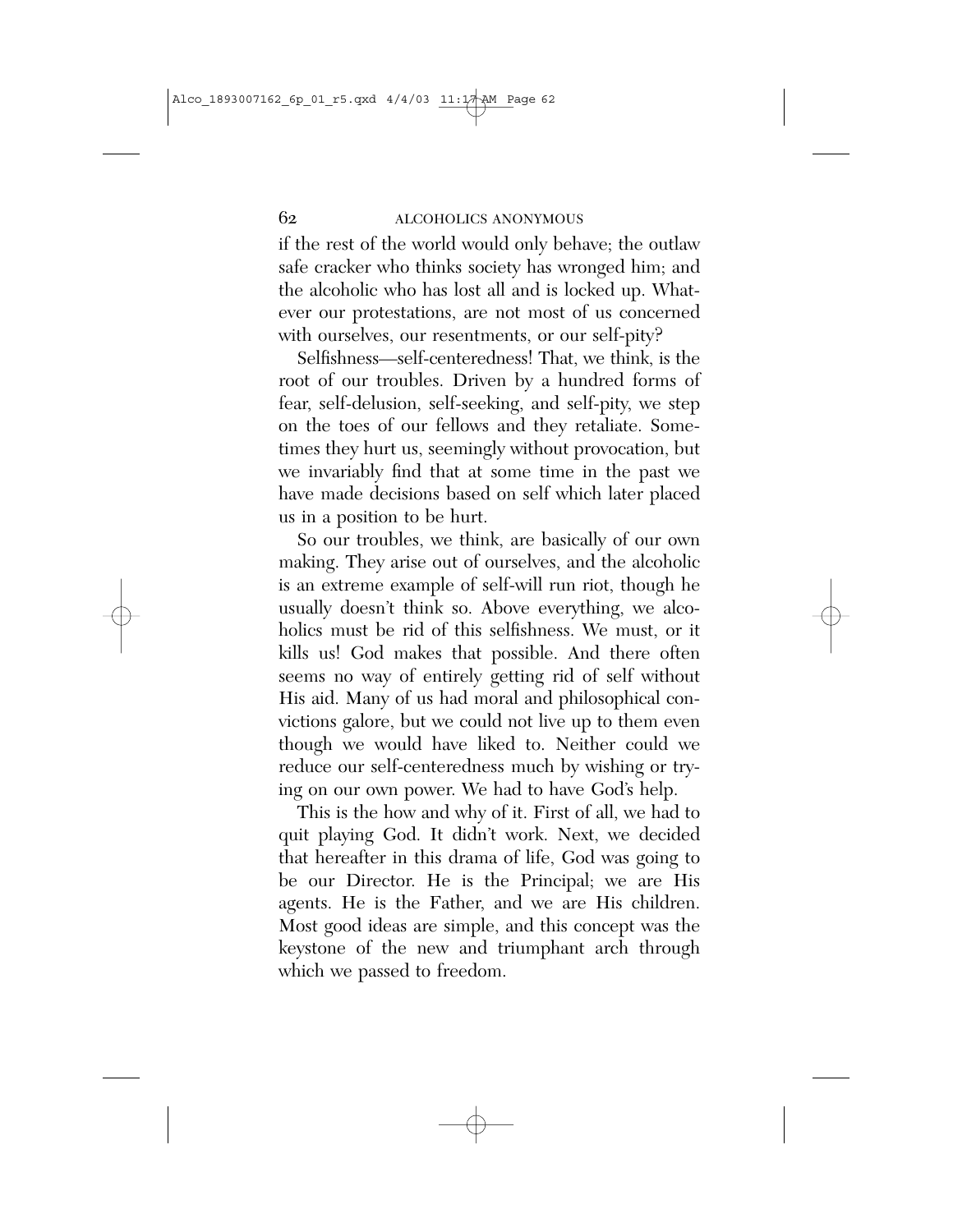When we sincerely took such a position, all sorts of remarkable things followed. We had a new Employer. Being all powerful, He provided what we needed, if we kept close to Him and performed His work well. Established on such a footing we became less and less interested in ourselves, our little plans and designs. More and more we became interested in seeing what we could contribute to life. As we felt new power flow in, as we enjoyed peace of mind, as we discovered we could face life successfully, as we became conscious of His presence, we began to lose our fear of today, tomorrow or the hereafter. We were reborn.

We were now at Step Three. Many of us said to our Maker, *as we understood Him:* "God, I offer myself to Thee—to build with me and to do with me as Thou wilt. Relieve me of the bondage of self, that I may better do Thy will. Take away my difficulties, that victory over them may bear witness to those I would help of Thy Power, Thy Love, and Thy Way of life. May I do Thy will always!'' We thought well before taking this step making sure we were ready; that we could at last abandon ourselves utterly to Him.

We found it very desirable to take this spiritual step with an understanding person, such as our wife, best friend, or spiritual adviser. But it is better to meet God alone than with one who might misunderstand. The wording was, of course, quite optional so long as we expressed the idea, voicing it without reservation. This was only a beginning, though if honestly and humbly made, an effect, sometimes a very great one, was felt at once.

Next we launched out on a course of vigorous action, the first step of which is a personal housecleaning,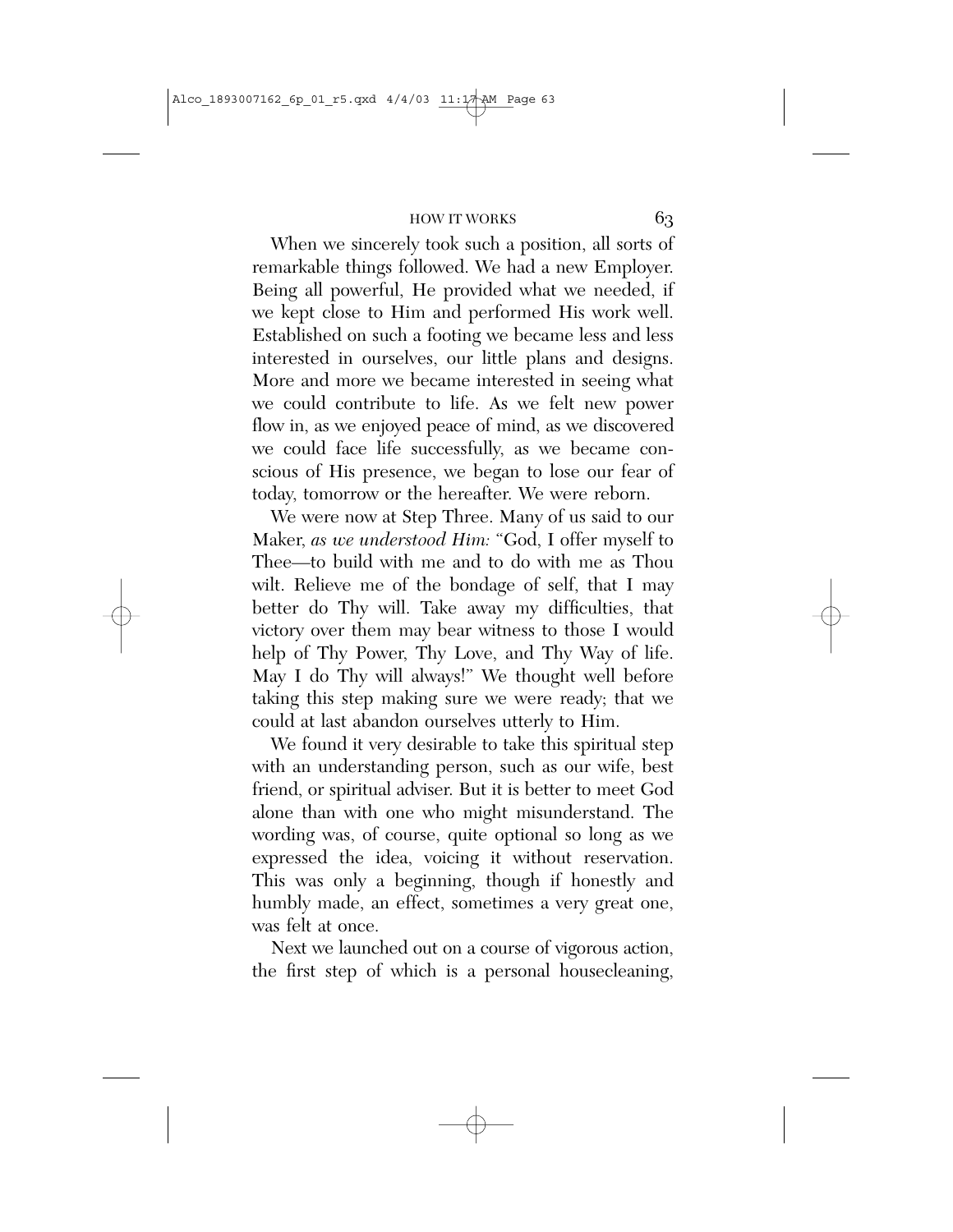which many of us had never attempted. Though our decision was a vital and crucial step, it could have little permanent effect unless at once followed by a strenuous effort to face, and to be rid of, the things in ourselves which had been blocking us. Our liquor was but a symptom. So we had to get down to causes and conditions.

Therefore, we started upon a personal inventory. *This was Step Four.* A business which takes no regular inventory usually goes broke. Taking a commercial inventory is a fact-finding and a fact-facing process. It is an effort to discover the truth about the stock-intrade. One object is to disclose damaged or unsalable goods, to get rid of them promptly and without regret. If the owner of the business is to be successful, he cannot fool himself about values.

We did exactly the same thing with our lives. We took stock honestly. First, we searched out the flaws in our make-up which caused our failure. Being convinced that self, manifested in various ways, was what had defeated us, we considered its common manifestations.

Resentment is the "number one'' offender. It destroys more alcoholics than anything else. From it stem all forms of spiritual disease, for we have been not only mentally and physically ill, we have been spiritually sick. When the spiritual malady is overcome, we straighten out mentally and physically. In dealing with resentments, we set them on paper. We listed people, institutions or principles with whom we were angry. We asked ourselves why we were angry. In most cases it was found that our self-esteem, our pocketbooks, our ambitions, our personal relationships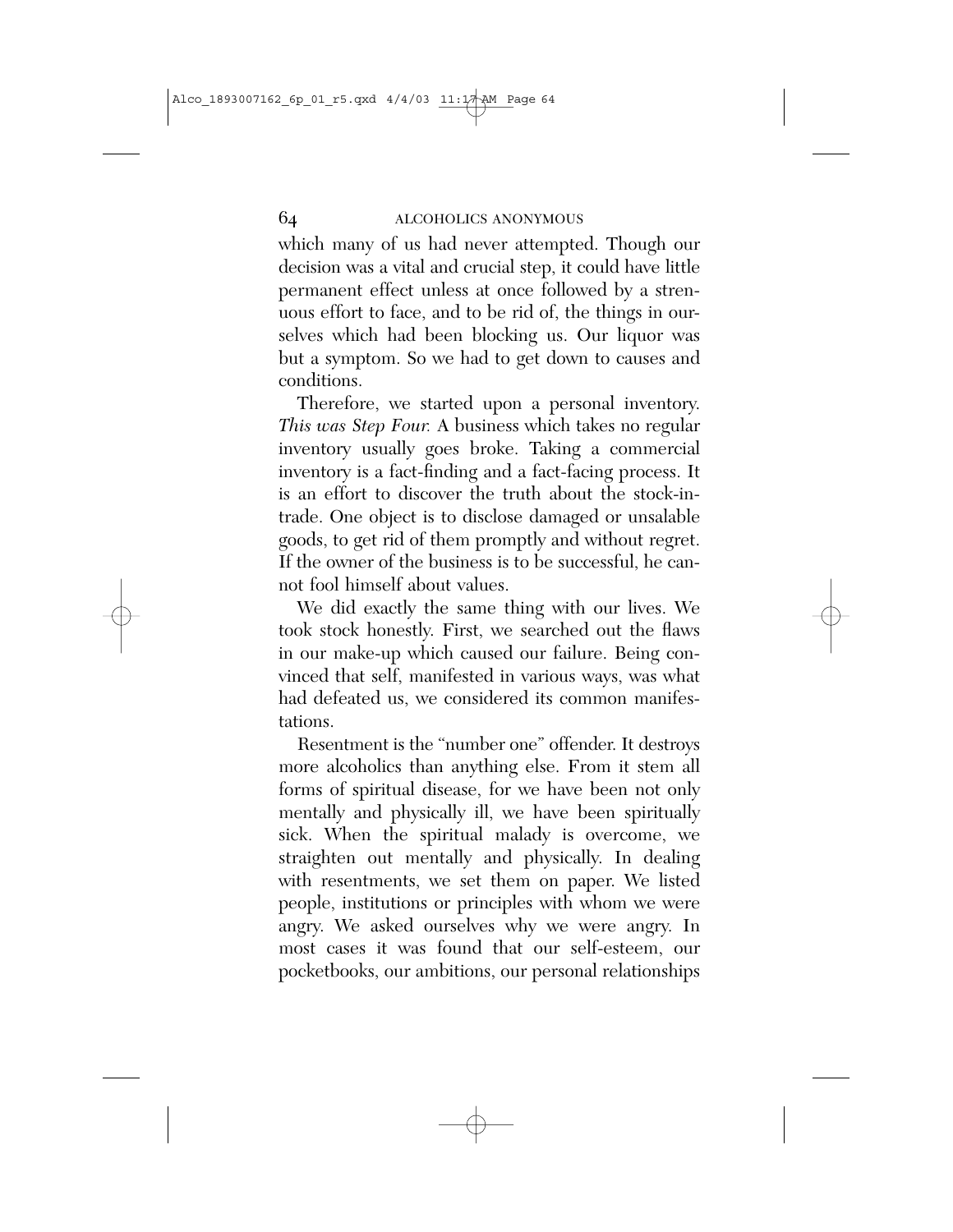(including sex) were hurt or threatened. So we were sore. We were "burned up.''

On our grudge list we set opposite each name our injuries. Was it our self-esteem, our security, our ambitions, our personal, or sex relations, which had been interfered with?

We were usually as definite as this example:

| I'm resentful at: | The Cause                              | Affects my:                          |
|-------------------|----------------------------------------|--------------------------------------|
| Mr. Brown         | His attention to my<br>wife.           | Sex relations.<br>Self-esteem (fear) |
|                   | Told my wife of my                     | Sex relations.                       |
|                   | mistress.                              | Self-esteem (fear)                   |
|                   | Brown may get my                       | Security.                            |
|                   | job at the office.                     | Self-esteem (fear)                   |
| Mrs. Jones        | She's a nut—she                        | Personal relation-                   |
|                   | snubbed me. She                        | ship. Self-esteem                    |
|                   | committed her hus-                     | (fear)                               |
|                   | band for drinking.                     |                                      |
|                   | He's my friend.                        |                                      |
|                   | She's a gossip.                        |                                      |
| My employer       | Unreasonable—Unjust Self-esteem (fear) |                                      |
|                   | — Overbearing —                        | Security.                            |
|                   | Threatens to fire                      |                                      |
|                   | me for drinking                        |                                      |
|                   | and padding my ex-<br>pense account.   |                                      |
| My wife           | Misunderstands and                     | Pride-Personal                       |
|                   | nags. Likes Brown.                     | sex relations-                       |
|                   | Wants house put in                     | Security (fear)                      |
|                   | her name.                              |                                      |

We went back through our lives. Nothing counted but thoroughness and honesty. When we were finished we considered it carefully. The first thing ap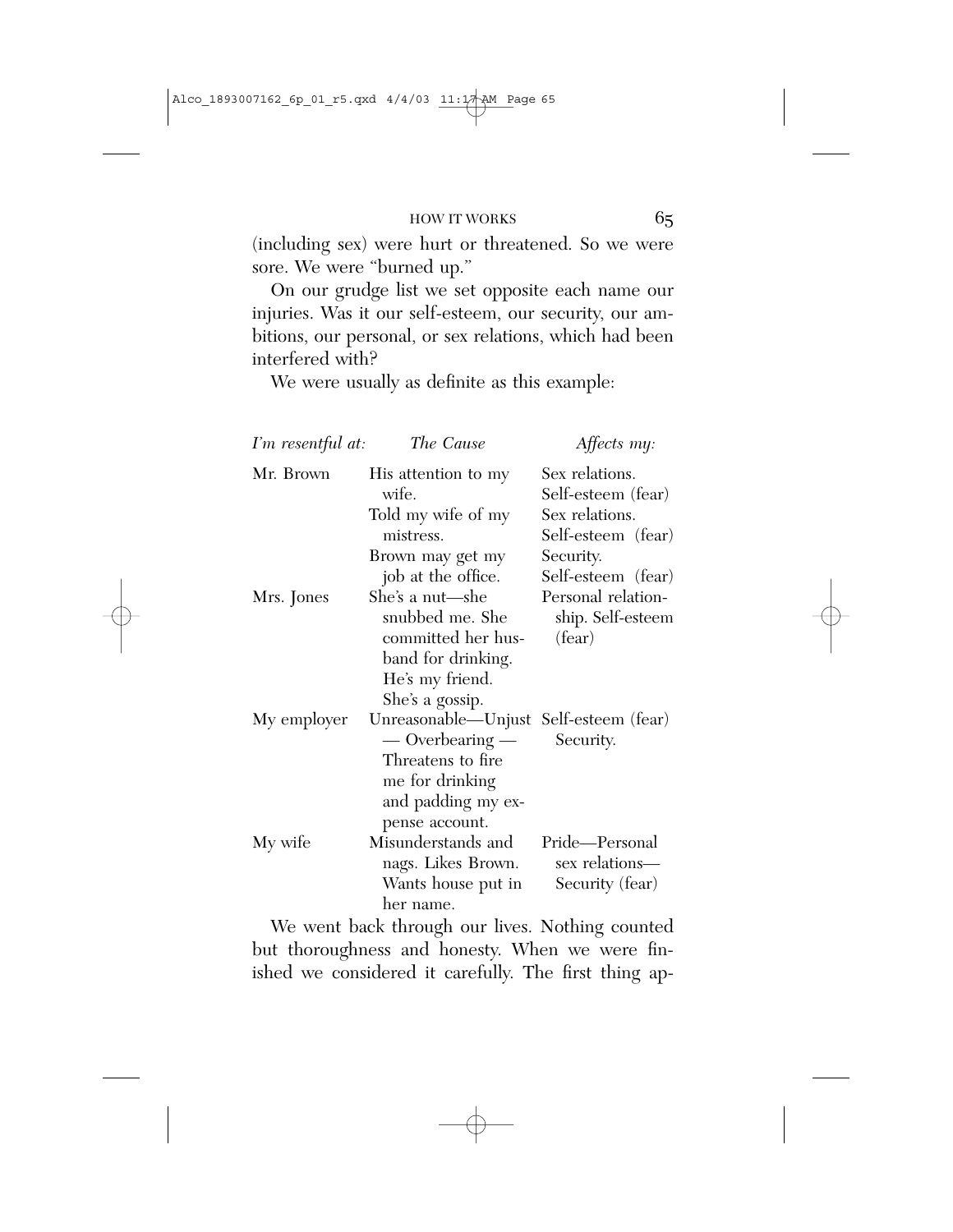parent was that this world and its people were often quite wrong. To conclude that others were wrong was as far as most of us ever got. The usual outcome was that people continued to wrong us and we stayed sore. Sometimes it was remorse and then we were sore at ourselves. But the more we fought and tried to have our own way, the worse matters got. As in war, the victor only *seemed* to win. Our moments of triumph were short-lived.

It is plain that a life which includes deep resentment leads only to futility and unhappiness. To the precise extent that we permit these, do we squander the hours that might have been worth while. But with the alcoholic, whose hope is the maintenance and growth of a spiritual experience, this business of resentment is infinitely grave. We found that it is fatal. For when harboring such feelings we shut ourselves off from the sunlight of the Spirit. The insanity of alcohol returns and we drink again. And with us, to drink is to die.

If we were to live, we had to be free of anger. The grouch and the brainstorm were not for us. They may be the dubious luxury of normal men, but for alcoholics these things are poison.

We turned back to the list, for it held the key to the future. We were prepared to look at it from an entirely different angle. We began to see that the world and its people really dominated us. In that state, the wrong-doing of others, fancied or real, had power to actually kill. How could we escape? We saw that these resentments must be mastered, but how? We could not wish them away any more than alcohol.

This was our course: We realized that the people who wronged us were perhaps spiritually sick.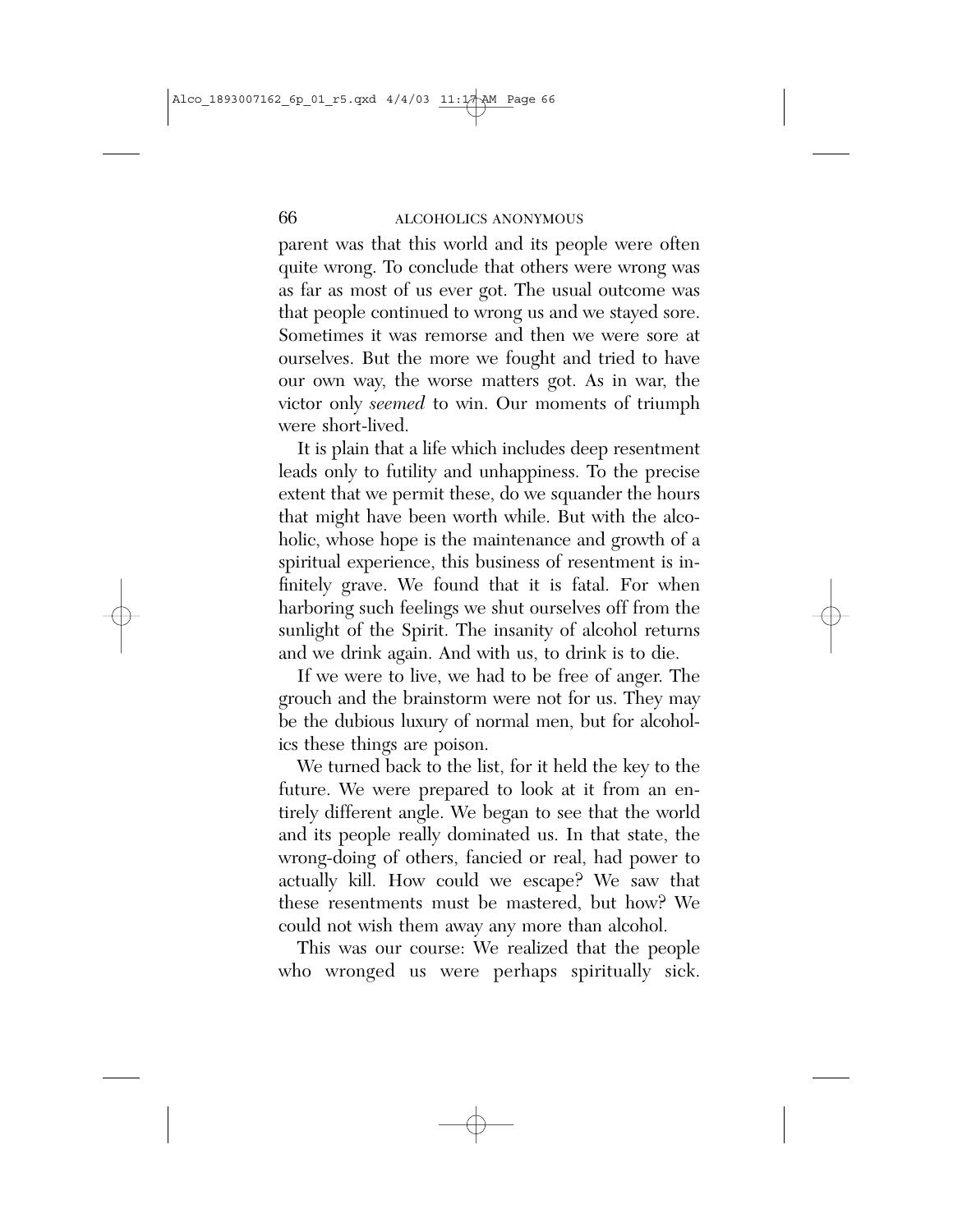Though we did not like their symptoms and the way these disturbed us, they, like ourselves, were sick too. We asked God to help us show them the same tolerance, pity, and patience that we would cheerfully grant a sick friend. When a person offended we said to ourselves, "This is a sick man. How can I be helpful to him? God save me from being angry. Thy will be done.''

We avoid retaliation or argument. We wouldn't treat sick people that way. If we do, we destroy our chance of being helpful. We cannot be helpful to all people, but at least God will show us how to take a kindly and tolerant view of each and every one.

Referring to our list again. Putting out of our minds the wrongs others had done, we resolutely looked for our own mistakes. Where had we been selfish, dishonest, self-seeking and frightened? Though a situation had not been entirely our fault, we tried to disregard the other person involved entirely. Where were we to blame? The inventory was ours, not the other man's. When we saw our faults we listed them. We placed them before us in black and white. We admitted our wrongs honestly and were willing to set these matters straight.

Notice that the word "fear'' is bracketed alongside the difficulties with Mr. Brown, Mrs. Jones, the employer, and the wife. This short word somehow touches about every aspect of our lives. It was an evil and corroding thread; the fabric of our existence was shot through with it. It set in motion trains of circumstances which brought us misfortune we felt we didn't deserve. But did not we, ourselves, set the ball rolling? Sometimes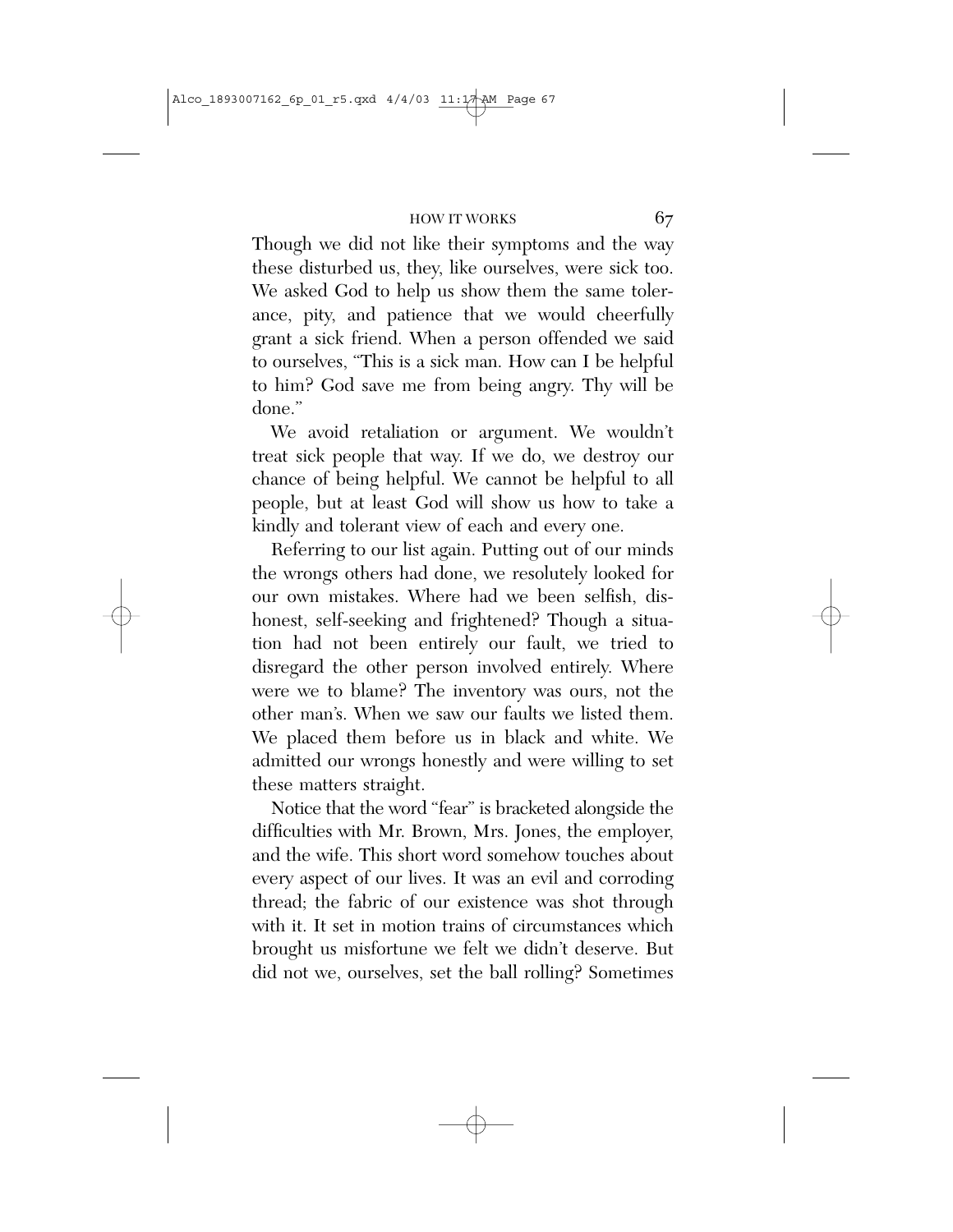we think fear ought to be classed with stealing. It seems to cause more trouble.

We reviewed our fears thoroughly. We put them on paper, even though we had no resentment in connection with them. We asked ourselves why we had them. Wasn't it because self-reliance failed us? Selfreliance was good as far as it went, but it didn't go far enough. Some of us once had great self-confidence, but it didn't fully solve the fear problem, or any other. When it made us cocky, it was worse.

Perhaps there is a better way—we think so. For we are now on a different basis; the basis of trusting and relying upon God. We trust infinite God rather than our finite selves. We are in the world to play the role He assigns. Just to the extent that we do as we think He would have us, and humbly rely on Him, does He enable us to match calamity with serenity.

We never apologize to anyone for depending upon our Creator. We can laugh at those who think spirituality the way of weakness. Paradoxically, it is the way of strength. The verdict of the ages is that faith means courage. All men of faith have courage. They trust their God. We never apologize for God. Instead we let Him demonstrate, through us, what He can do. We ask Him to remove our fear and direct our attention to what He would have us be. At once, we commence to outgrow fear.

Now about sex. Many of us needed an overhauling there. But above all, we tried to be sensible on this question. It's so easy to get way off the track. Here we find human opinions running to extremes—absurd extremes, perhaps. One set of voices cry that sex is a lust of our lower nature, a base necessity of procrea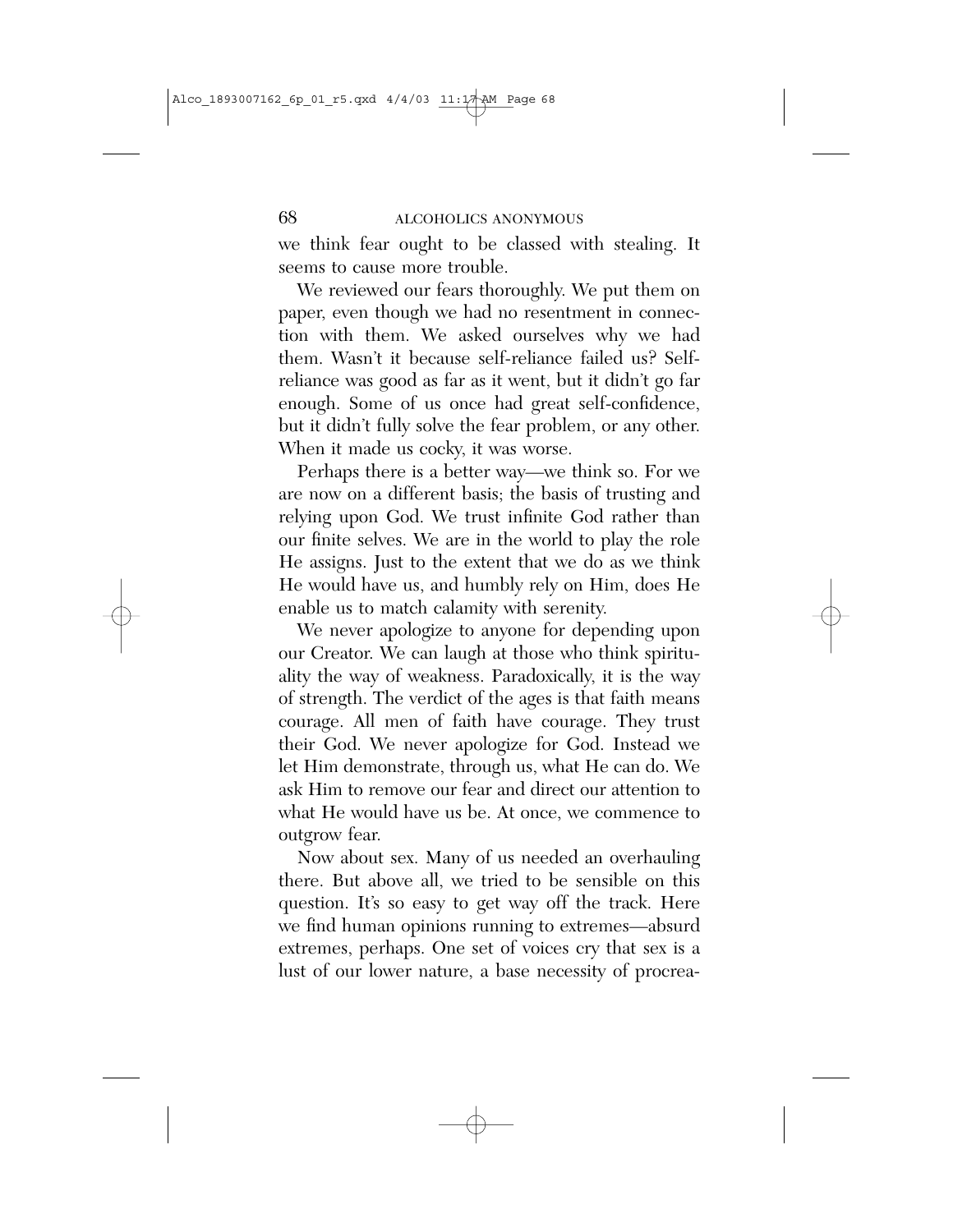tion. Then we have the voices who cry for sex and more sex; who bewail the institution of marriage; who think that most of the troubles of the race are traceable to sex causes. They think we do not have enough of it, or that it isn't the right kind. They see its significance everywhere. One school would allow man no flavor for his fare and the other would have us all on a straight pepper diet. We want to stay out of this controversy. We do not want to be the arbiter of anyone's sex conduct. We all have sex problems. We'd hardly be human if we didn't. What can we do about them?

We reviewed our own conduct over the years past. Where had we been selfish, dishonest, or inconsiderate? Whom had we hurt? Did we unjustifiably arouse jealousy, suspicion or bitterness? Where were we at fault, what should we have done instead? We got this all down on paper and looked at it.

In this way we tried to shape a sane and sound ideal for our future sex life. We subjected each relation to this test—was it selfish or not? We asked God to mold our ideals and help us to live up to them. We remembered always that our sex powers were God-given and therefore good, neither to be used lightly or selfishly nor to be despised and loathed.

Whatever our ideal turns out to be, we must be willing to grow toward it. We must be willing to make amends where we have done harm, provided that we do not bring about still more harm in so doing. In other words, we treat sex as we would any other problem. In meditation, we ask God what we should do about each specific matter. The right answer will come, if we want it.

God alone can judge our sex situation. Counsel with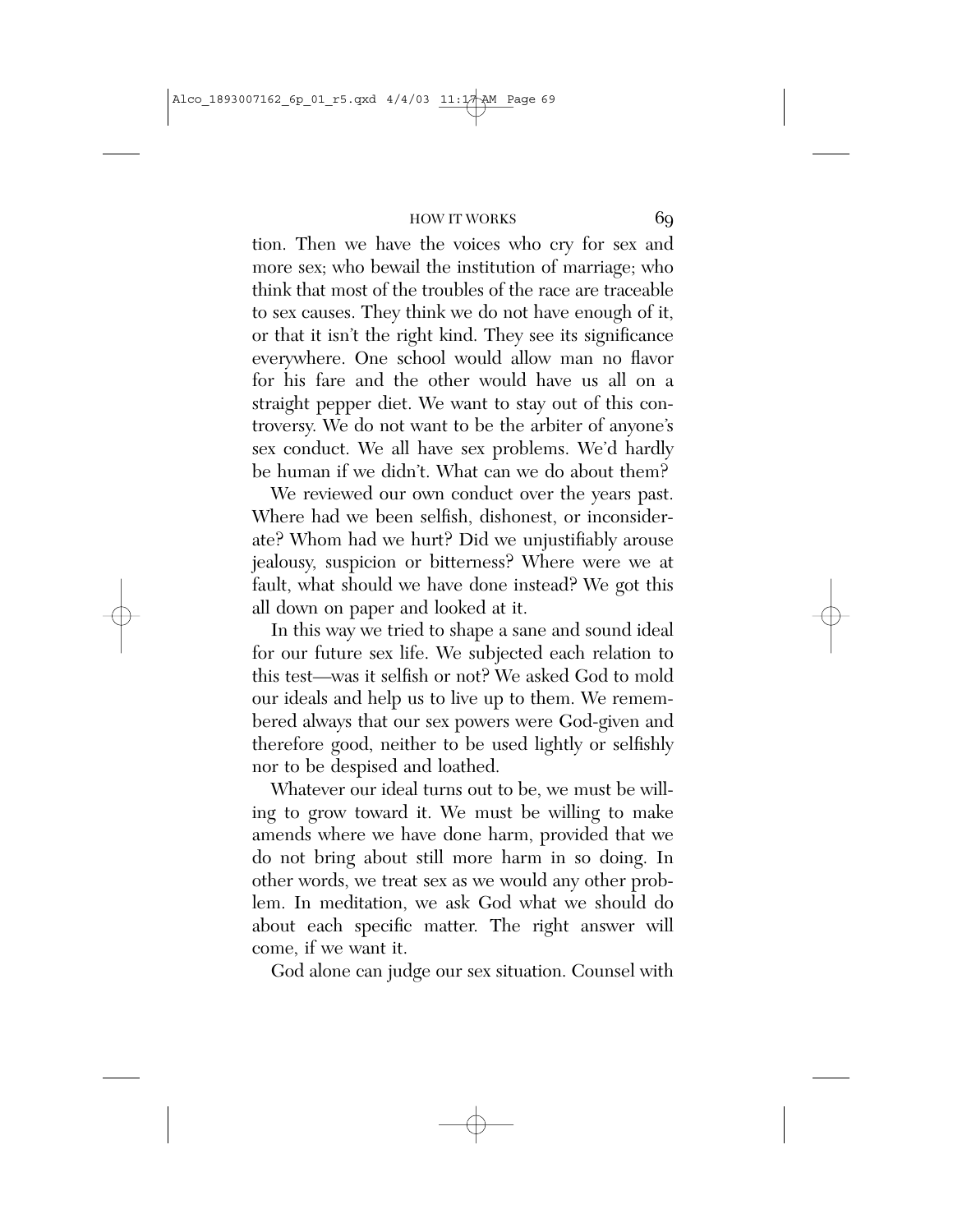persons is often desirable, but we let God be the final judge. We realize that some people are as fanatical about sex as others are loose. We avoid hysterical thinking or advice.

Suppose we fall short of the chosen ideal and stumble? Does this mean we are going to get drunk? Some people tell us so. But this is only a half-truth. It depends on us and on our motives. If we are sorry for what we have done, and have the honest desire to let God take us to better things, we believe we will be forgiven and will have learned our lesson. If we are not sorry, and our conduct continues to harm others, we are quite sure to drink. We are not theorizing. These are facts out of our experience.

To sum up about sex: We earnestly pray for the right ideal, for guidance in each questionable situation, for sanity, and for the strength to do the right thing. If sex is very troublesome, we throw ourselves the harder into helping others. We think of their needs and work for them. This takes us out of ourselves. It quiets the imperious urge, when to yield would mean heartache.

If we have been thorough about our personal inventory, we have written down a lot. We have listed and analyzed our resentments. We have begun to comprehend their futility and their fatality. We have commenced to see their terrible destructiveness. We have begun to learn tolerance, patience and good will toward all men, even our enemies, for we look on them as sick people. We have listed the people we have hurt by our conduct, and are willing to straighten out the past if we can.

In this book you read again and again that faith did